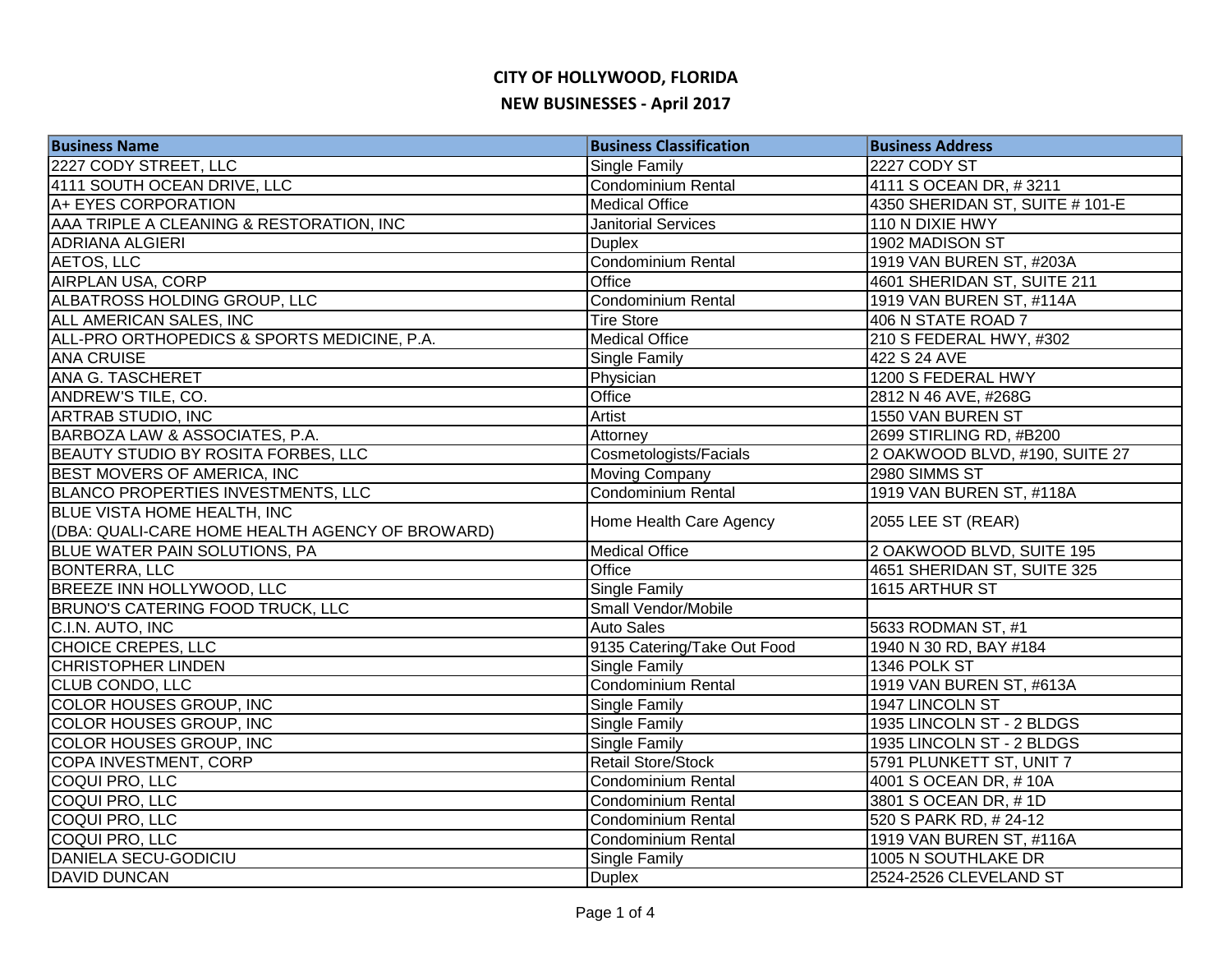| <b>Business Name</b>                             | <b>Business Classification</b> | <b>Business Address</b>         |
|--------------------------------------------------|--------------------------------|---------------------------------|
| DOUBLE TWO, LLC                                  | <b>Condominium Rental</b>      | 1919 VAN BUREN ST, #201A        |
| DREAMS UNLIMITED 786, INC                        | Single Family                  | 6125 DAWSON ST                  |
| <b>DREAMS UNLIMITED 786, INC</b>                 | <b>Single Family</b>           | 6160 FLAGLER ST                 |
| <b>EAST JING SPA, INC</b>                        | Massage Parlor/Salon           | 5108 S STATE ROAD 7             |
| <b>EDDIE SPAGHETTI, INC</b>                      | Retail Store/Stock             | 1940 N 30 RD, BAY # 85          |
| <b>ELLEN MITCHEL</b>                             | <b>Single Family</b>           | 4406 GRANT ST                   |
| ELVIRE JACQUES, MD                               | Physician                      | 1150 N 35TH AVE, SUITE 550A     |
| <b>EMRAN ENTERPRISES, INC</b>                    | Grocery/Convenience Store      | 1816 N 20 AVE                   |
| <b>ERNESTINA CANINO</b>                          | <b>Single Family</b>           | 701 N 70 WAY                    |
| FMT SUNSHINE PROPERTIES, LLC                     | Single Family                  | 2508 CLEVELAND ST               |
| <b>FRANK C ALARIO, MD</b>                        | Physician                      | 5700 STIRLING RD, SUITE 100     |
| <b>GARDEN FRESH RESTAURANTS, LLC</b>             | Restaurant/Bar                 | 2906 OAKWOOD BLVD               |
| (DBA: SWEET TOMATOES)                            |                                |                                 |
| <b>GARRETT HENDERSON</b>                         | Condominium Rental             | 4111 S OCEAN DR, #1807          |
| <b>GARRETT HENDERSON</b>                         | <b>Vacation Rental</b>         | 4111 S OCEAN DR, #1807          |
| <b>GISSELLE GONZALEZ</b>                         | Therapist/Physical             | 1200 S FEDERAL HWY              |
| <b>GOOD GUYZ DEVELOPMENT, INC</b>                | <b>Auto Sales</b>              | 5821 RODMAN ST                  |
| (DBA: GOOD GUYZ AUTO SALES)                      |                                |                                 |
| <b>GRIN MIAMI, LLC</b>                           | Condominium Rental             | 4111 S OCEAN DR, #3108          |
| <b>GRIN MIAMI, LLC</b>                           | <b>Vacation Rental</b>         | 4111 S OCEAN DR, #3108          |
| HARVEY F. MAZER, OD                              | <b>Opticians</b>               | 4350 SHERIDAN ST, SUITE # 101-E |
| <b>HEAVEN KEL APARTMENTS, LLC</b>                | <b>Duplex</b>                  | 605 S OCEAN DR                  |
| <b>HEY, LLC</b>                                  | <b>Condominium Rental</b>      | 1919 VAN BUREN ST, #703A        |
| <b>HOLLYWOOD BEAUTY SUPPLY AND SALON INC</b>     | Cosmetologists/Facials         | 528 B N DIXIE HWY               |
| (DBA: HOLLYWOOD BEAUTY SALON & THREADING CENTER) |                                |                                 |
| HOME DEBT SOLUTIONS, LLC                         | <b>Condominium Rental</b>      | 1919 VAN BUREN ST, #209A        |
| HOME DEBT SOLUTIONS, LLC                         | Condominium Rental             | 1919 VAN BUREN ST, #106A        |
| <b>IDEAL SMILES, INC</b>                         | <b>Medical Office</b>          | 6779 TAFT ST                    |
| (DBA: IDEAL SMILES DENTAL CARE)                  |                                |                                 |
| IH4 PROPERTY FLORIDA. L.P.                       | Single Family                  | 3580 SW 51 ST                   |
| ILLIMANI 2010, LLC                               | Single Family                  | 326 WALNUT ST                   |
| <b>INCREDIBLE KETTLE CORN INC</b>                | Grocery/Convenience Store      | 1940 N 30 RD, BAY #450          |
| <b>IRENA LOLESKI</b>                             | <b>Duplex</b>                  | 1920 FILLMORE ST                |
| <b>IRON CARS, INC</b>                            | <b>Auto Sales</b>              | 5835 FUNSTON ST                 |
| <b>IWATCH BROWARD PATROL, INC</b>                | <b>Security Officer</b>        | 6880 RALEIGH ST                 |
| J&D INVESTMENTS OF BROWARD, LLC                  | Condominium Rental             | 1919 VAN BUREN ST, #109A        |
| JEANNIE CARBONE-LAZARUS, MD                      | Physician                      | 1150 N 35TH AVE, SUITE 550A     |
| <b>JEFFREY PFEIFFR</b>                           | <b>Single Family</b>           | 6711 FORREST ST                 |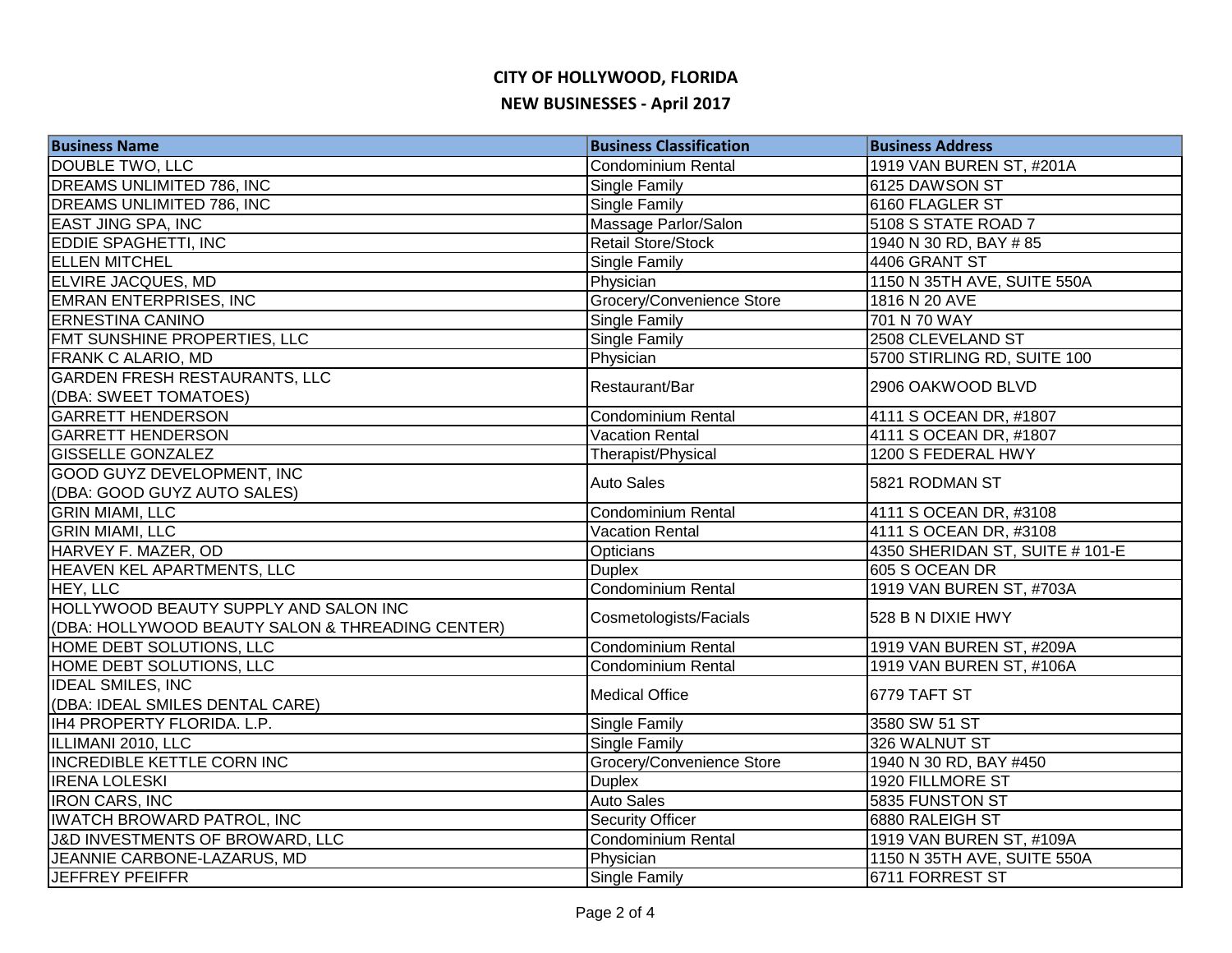| <b>Business Name</b>                  | <b>Business Classification</b>     | <b>Business Address</b>     |
|---------------------------------------|------------------------------------|-----------------------------|
| JESSE SHAW, D.O.                      | Physician/Osteopath                | 210 S FEDERAL HWY, #302     |
| <b>JING WANG</b>                      | <b>Massage Therapists</b>          | 5108 S STATE ROAD 7         |
| JOHN A WITOSHYNSKY, INC               | Engineer/Consulting                | 1442 GARFIELD ST            |
| <b>KARMON GROUP, LLC</b>              | <b>Condominium Rental</b>          | 2020 TAYLOR ST, #1C         |
| KEEP IT COOL AIR CONDITIONING, LLC    | Contractor/Air Conditioning        | 6408 FRANKLIN ST            |
| <b>KEJAPA INVESTMENTS, LLC</b>        | Condominium Rental                 | 1919 VAN BUREN ST, #104A    |
| KIMBERLY ALI                          | <b>Single Family</b>               | 2638 TAYLOR ST, #A-1        |
| L. LAURIE SCOTT, MD                   | Physician                          | 1150 N 35TH AVE, SUITE 550A |
| LAURA'S CUBAN RESTAURANT, CORP        | Restaurant/Bar                     | 2723 HOLLYWOOD BLVD         |
| (DBA: LAURA'S CUBAN RESTAURANT 1)     |                                    |                             |
| <b>LAURE LEDERMAN</b>                 | <b>Condominium Rental</b>          | 4111 S OCEAN DR, #2601      |
| <b>LAURE LEDERMAN</b>                 | <b>Vacation Rental</b>             | 4111 S OCEAN DR, #2601      |
| LIOUDMILA TOKMAKOVA                   | Single Family                      | 2436 RALEIGH ST             |
| LITTLE GIANTS ACADEMY, INC            | School/Nursery                     | 2710 VAN BUREN ST           |
| <b>LOWELL DAVIS</b>                   | Physician                          | 2 OAKWOOD BLVD, SUITE 195   |
| <b>LUIS M. GONZALEZ</b>               | Physician                          | 1200 S FEDERAL HWY          |
| LUX MEDICAL HEALTH CENTER, INC        | <b>Medical Office</b>              | 1200 S FEDERAL HWY          |
| MAJEED BEGUM REAL ESTATE HOLDING, LLC | <b>Commercial Rental Units</b>     | 526-530 N DIXIE HWY         |
| MIAMI GRILLED CHEESE, LLC             | Small Vendor/Mobile                |                             |
| <b>MIKE HOANG</b>                     | Dentist/Orthodontist               | 6779 TAFT ST                |
| MIVAL GROUP 900, LLC                  | <b>Commercial Rental Units</b>     | 900 N FEDERAL HWY           |
| MLO INVESTMENTS, LLC                  | <b>Single Family</b>               | 2340 N 70 AVE               |
| MLO INVESTMENTS, LLC                  | <b>Single Family</b>               | 1041 N 72 AVE               |
| MLO INVESTMENTS, LLC                  | <b>Single Family</b>               | 1101 N 71 TER               |
| <b>MUNDO EXPRESS, LLC</b>             | Delivery Service                   | 106 S 20 AVE                |
| NAZCA CONSTRUCTION, LLC               | Contractor/General                 | 2844 STIRLING RD, SUITE P   |
| <b>NEIGHBORS FRIENDLY INC</b>         | Grocery/Convenience Store          | 6044 WASHINGTON ST          |
| (DBA: NEIGHBORS FOOD STORE)           |                                    |                             |
| <b>NETAN, LLC</b>                     | Bakery/Deli                        | 3000 STIRLING RD, SUITE 140 |
| (DBA: RED HOOK BAKERS)                |                                    |                             |
| <b>NMV HOLDINGS, LLC</b>              | Condominium Rental                 | 2699 STIRLING RD, #200B     |
| PAUL GAMBINO, MD                      | Physician                          | 5700 STIRLING RD, SUITE 100 |
| <b>PAUL ROA</b>                       | Physician                          | 2 OAKWOOD BLVD, SUITE 195   |
| PENELOPE G. CRUISE                    | <b>Single Family</b>               | 1500 N 70 WAY               |
| PENELOPE G. CRUISE                    | <b>Single Family</b>               | 518 S 24 AVE                |
| PICKENS, DALE                         | <b>Vacation Rental</b>             | 2505 MONROE ST              |
| PLANTATION LIQUORS, INC               | <b>Single Family</b>               | 2237 SIMMS ST               |
| <b>PRO SEEDS HANDY SERVICE CORP</b>   | <b>Consultant/Business Advisor</b> | 820 S 20 AVE, #1            |